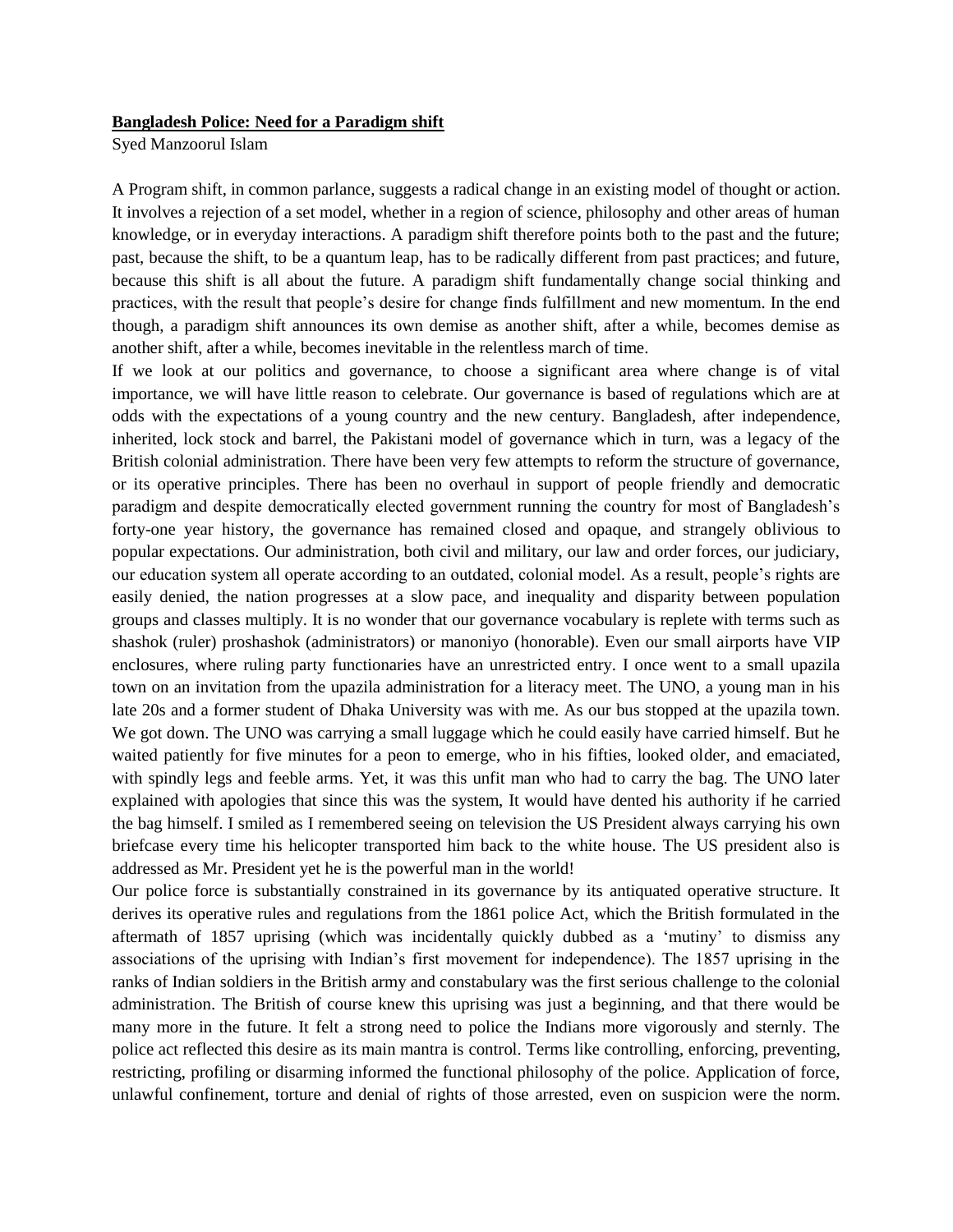The system of questioning an accused on remand was a sure shot way of extracting information, as it was frequently accompanied by dire physical torture. The presence of a lawyer while an accused is being examined by police interrogators was an unheard of concept (it is still unheard of, even four decades of our independence). The British made maximum use of the police act's provision ensured that countless young men were rounded off from their home and sent to person on suspicion of being terrorist. These terrorist were idealistic young men (and women) who dreamt of freeing their country from colonial rule. The police act of 1861 thus worked perfectly for the colonial administration.

But after 1947, when the subcontinent was divided into two new nations, people expected that the colonial models would be thrown off in favor of pro-people ones; that the police, which was seen by the poor as a tormentor, would assume a more friendly role. But Pakistan kept all the colonial structures and trapping intact. The civil service kept its elitist bias the military remained a meddlesome institution more interested in political power than the defense of the nation and the police remained sentinels serving power. In 1952, the way the Pakistani administration used the police to suppress the language movement, left no doubt as to the colonial nature of this prime law and order agency. In fact, the police was seen to be even worse than their British predecessors, as they were out to kill their own kind and countrymen. For the next nineteen years, the police, If anything, became more oppressive. Under the military strongman, Gen. Ayub, the police simply became an extension of the army. Its mission was not to enforce justice, but to enforce discriminatory laws to perpetuate Pakistani colonial enterprise.

The Bengali members of the police understood the contradictions in the fore's policies and management, but because the top hierarchy was named by the Pakistanis, who alone had the power to make and enforce policies, Bengali police officials were in no position to bring about any changes. For them it was a matter of simple choice; accept or resist. Resisting meant losing the job, and subsequent harassment.

In march 1971, when Bangabandhu Sheikh Mujibur Rahman announced his non-cooperation programmed in his landmark speech of 7 march at the race course ground in Dhaka, The Bengali members of the police force found an opportunity to stand by the people. Most of them joined the non-cooperation, and refrained from carrying out repressive orders from the Pakistani administration. On the night of 25 march, in shat Pakistanis so hypocritically termed operation searchlight, the police were one of their first targets. After that, the door to the past was shut. As many policemen joined the war of liberation, the British and Pakistani models of police administration appeared to be things of the past. Bangladesh lost an opportunity in the years following our liberation to come out of the colonial mould and carry out reforms in all areas of governance for realizing the aspirations of the people. The governments lacked a firm commitment to initiate the long due overhaul in administration and politics. There was unnecessary foot dragging and continuation of the status quo. The police force, over the last 41 years, has been used by successive governments in the same manner it was used in the Pakistan time; there was no attempt to present it as pro-people and a partner of progress. The fault does not lie with the force, the fault lies with government policy maker and leaders.

However the police cannot keep its eyes closed to the winds of change that are sweeping the country. The  $21<sup>st</sup>$  country is of one of new awareness about rights; it is also a technology- driven century. Globalization has created opportunities of instant sharing of knowledge, and communication has taken entirely new dimensions. The young generation is restless as ever but it is now demanding change. The Arab spring and its many variations throughout the world (including the occupy Wall Street movement) have been made effective by the availability of cheap and instant IT connectivity. The emergence of social network sites and blogs, and mobile phone cameras have meant that nothing can be hidden from the public any more. The  $21<sup>st</sup>$  century is one of transparency, accountability and easy access to information. It is a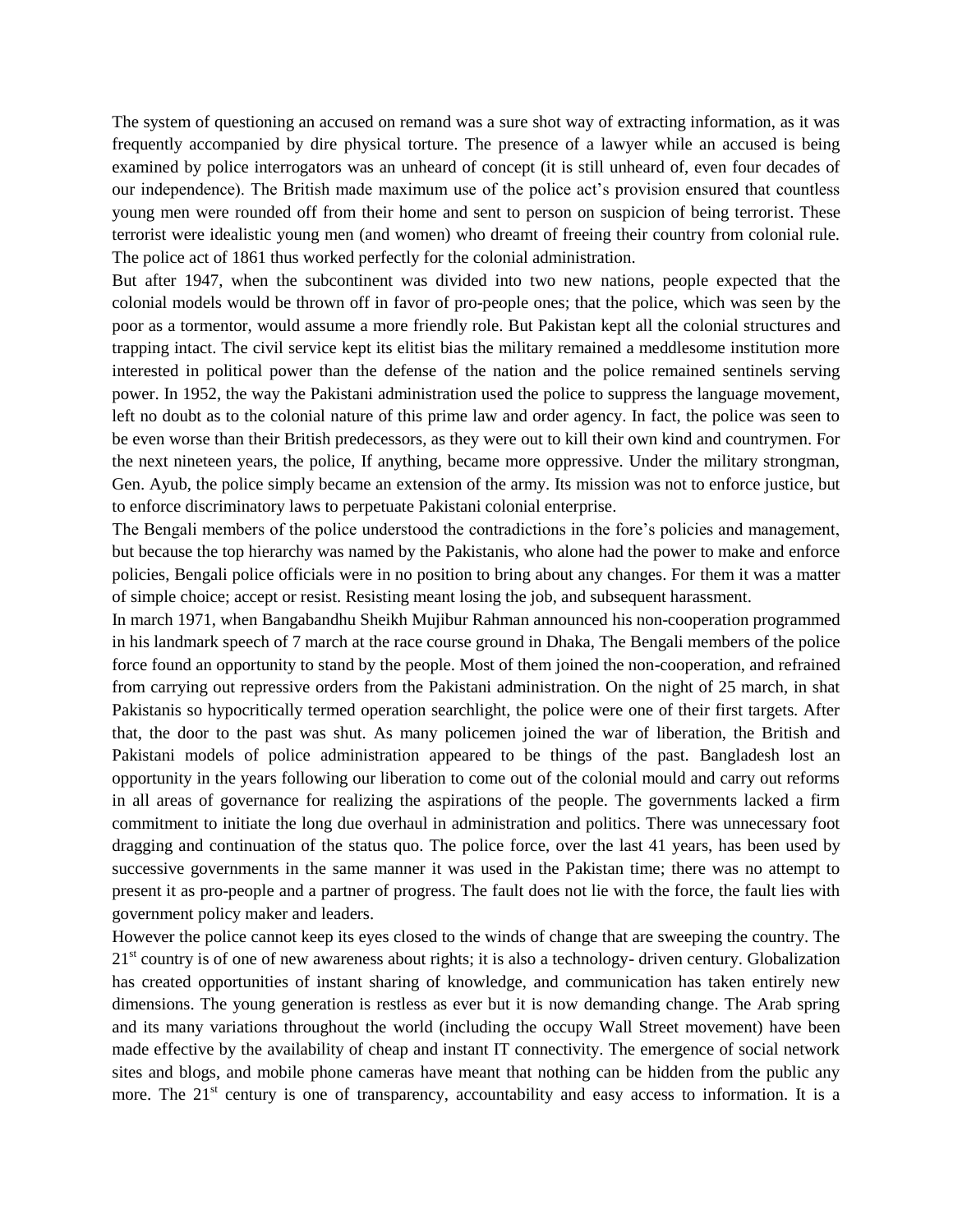century that has seen an end to old-style politics in many countries. The society of Bangladesh has also changed. It is no longer possible to keep people in the dark and to lord over them. people demand that their rights be respected and that justice be even-handed. If the old world politics that justice be even handed. If the old politics that is practiced in our country even now does not heed to these demands, people will reject it in favor of a more democratic and forward looking politics. The young generation of today cannot be taken for granted. They want honest leadership in every sphere of our administration. And honesty, in a very old fashioned sense, still is the best policy. If Bangladesh police has to be an effective force and trusted by the people, it too has to change. The paradigm shift I talked about in the beginning of my articles has to happen. It can best happen through a change in the orientation of the people- it has to be a service –oriented force, rather than one that believes in control as its credo. The 1861 police Act has to be replaced with a new one- one that addresses the imperatives of a new time and the demands of a new generation. Along with the transition from control and enforce to service the paradigm shift will have to include and address the falling issues.

The police force has to be a truly independent entity which will be answerable to the state, the government and the people, but not to the political party in power. Its members should not also work to implement any particular partys programmers and agenda.

It has to respect the spectrum of rights that the constitution of the country enshrines.

It has to come up with a clean and a trustworthy image, which means it, has to show zero tolerance to corruption within its ranks, and has to be accountable for all its actions.

It has to respect all legal provisions in the processes of arresting, questioning and prosecuting people suspected to wrong doing.

It should not be a privy to any design by any quarter of the country in carrying out extrajudicial activities, including secret killings and abduction.

It should be women and children friendly. It should respect minority and ethnic rights and work for their protection. the police force should serious attempt to achieve men-women parity in its ranks and leadership.

The police force should gear up to the new challengers of the century like drugs, and drug related crimes, women and children trafficking, cyber crimes, hate crimes, fundamentalist threats, environmental crimes, (filling up rivers and wetlands, unchecked industrial pollution etc.), extortion and toll collection, and highway robberies. There should be specialize units to deal with these crimes.

To achieve these targets, the police force should have all the required funding from the government, so that it members enjoy increase pay and facilities. The force should have sufficient logistics, ammunition and technological support to fight even the most sophisticated crimes. It should have helicopters, amphibian vessels and SWAT teams for quick deployment, a full-fledged anti-terrorist wing a strong environmental unit, and other specialize units, such as tourist police and industrial police.

Training facilities should also be vastly improved. Sardah can be the hub of all training activities, and efforts should be made to bring it up to international standards. There should be well-equipped crime laboratories and efficiently solving crimes. In other words, the police force should have all the facilities made available to it for policing should also be given a new meaning; policing should be seen as provision of service that citizens need to live in peace, and in a community where crime is not tolerated.

I am not an expert on matters relating to crime, crime prevention and policing, but as a citizen of the country I have a genuine desire to see Bangladesh rising as a prosperous, educated, tolerant and democratic country where citizens feel safe in and out of their homes. Link millions of my countrymen, I also visualize a country where truth, justice and fair play prevail, where the evil are punished, and the